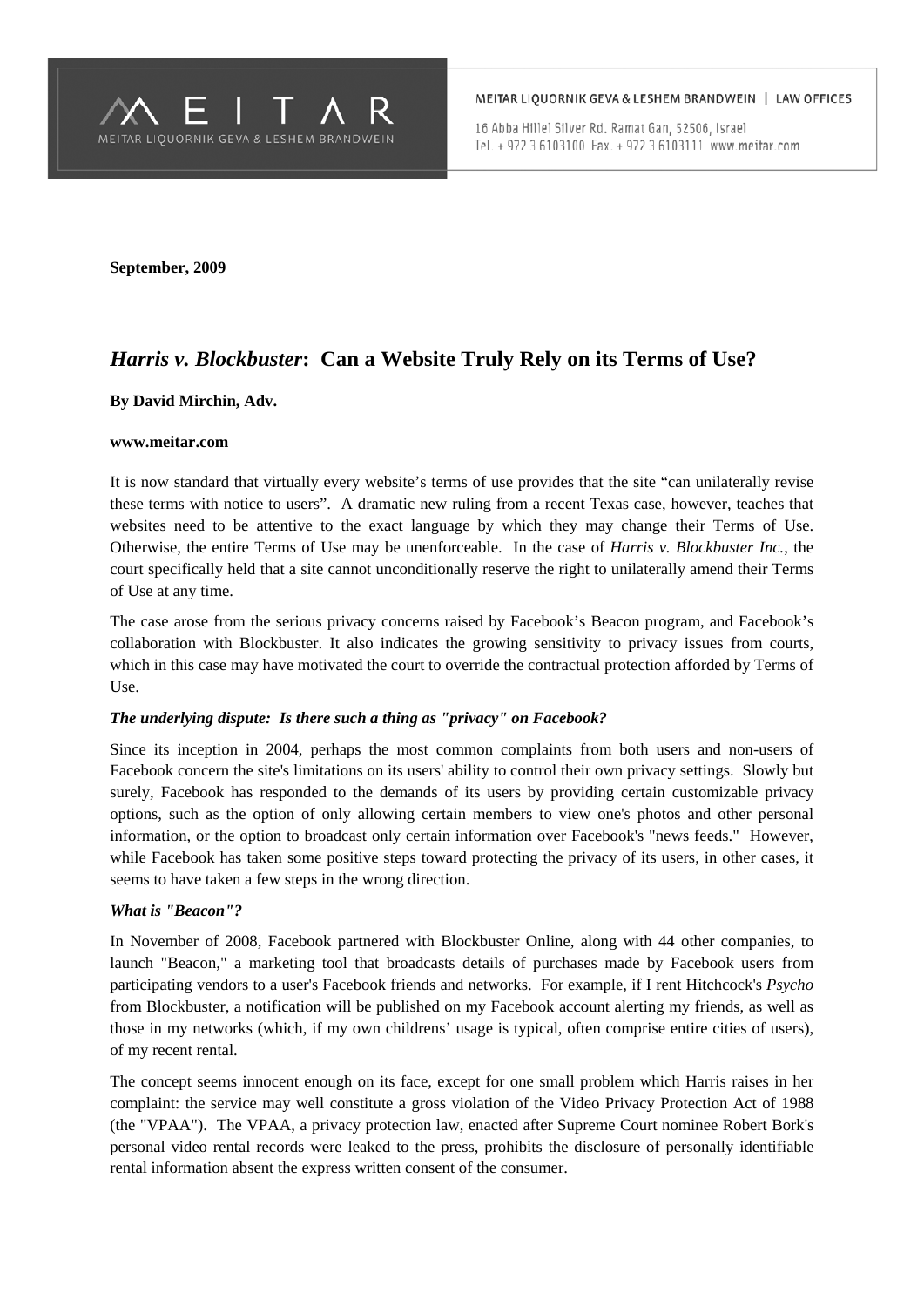## *The public response to Beacon*

The public outcry caused by the launching of Beacon began some time before Cathryn Harris brought her claim against Blockbuster, alleging violations of the VPAA. From the moment Facebook launched the campaign, individual users as well as public interest groups such as MoveOn.org, which amassed an anti-Beacon Facebook group of over 50,000 users within just a few days, began to express their concern for its invasiveness.

When first implemented, the main criticism of Beacon was that it was an opt-out, rather than an opt-in system, meaning that a user's purchasing data would automatically be published on Facebook, without the users knowledge (unless the user checks Facebook periodically) or consent. Not only were users concerned about the publication of some of their more personal purchases, but in addition, because the program was launched during the holiday season, many attempts by Facebook users to purchase surprise gifts for their loved ones were foiled, given that a description of each gift purchased was automatically published to Facebook for all to see.

Facebook has, to some extent, responded to complaints regarding the former opt-out system by converting Beacon into an opt-in system, whereby users must agree to the publication of their purchases from each participating vendor prior to the posting of such information.

## *Unilateral Modification:**What was wrong with Blockbuster's User Terms and Conditions?*

While it is useful to understand the background from which the underlying dispute in Harris arose, the issue of whether Blockbuster's participation in the Beacon campaign constitutes a violation of the VPAA (which could result in a large fine), was not decided by the district court. Rather, the court was faced with assessing the enforceability of the binding arbitration provision in Blockbuster Online's Terms of Use (the "TOU").

Under the TOU, Blockbuster reserved the right to unilaterally modify the TOU, "without notice…effective immediately upon posting." This unilateral modification provision also required its users to periodically check for changes to the TOU, and asserted that a user's continued use of Blockbuster's indicates their assent to any such changes.

When Harris brought her claim against Blockbuster, the defendant quickly pointed to the "binding arbitration" provision of the TOU in an attempt to get the dispute out of court. In response, Harris argued, and the court agreed, that the arbitration provision was "illusory," and therefore unenforceable, because Blockbuster had purported to reserve the right to unilaterally change the rules of the contract at any time it pleased.

The court began by noting that, "[i]n Texas, a contract must be supported by consideration, and if it is not, it is illusory and cannot be enforced." This basic requirement of contract formation (which is required not only in Texas, but in all states) must be present not only upon the initial formation of a contract, but also upon any amendment or modification to a contract. Furthermore, consideration for an amendment typically must constitute new consideration, separate and apart from the initial exchange at the time the contract was formed. For this reason, Blockbuster's unilateral modification clause, which permitted them to change the terms of the contract at any time, without consideration, was deemed unenforceable. Consequentially, the court found the binding arbitration clause to be illusory, given that it left Harris with no legal recourse in the face of any alterations made by Blockbuster to the TOU.

In reaching its holding, the court turned to the 2008 case of *Morrison v. Amway Corp.* In *Morrison*, the 5<sup>th</sup> Circuit found a similar arbitration provision to be illusory, because there was no language suggesting that Amway's unilateral modifications would be inapplicable to disputes arising prior their publication. However, the court in *Harris* made clear that the holding in *Morrison* applies as precedent even in cases where no retroactive modification has been attempted.